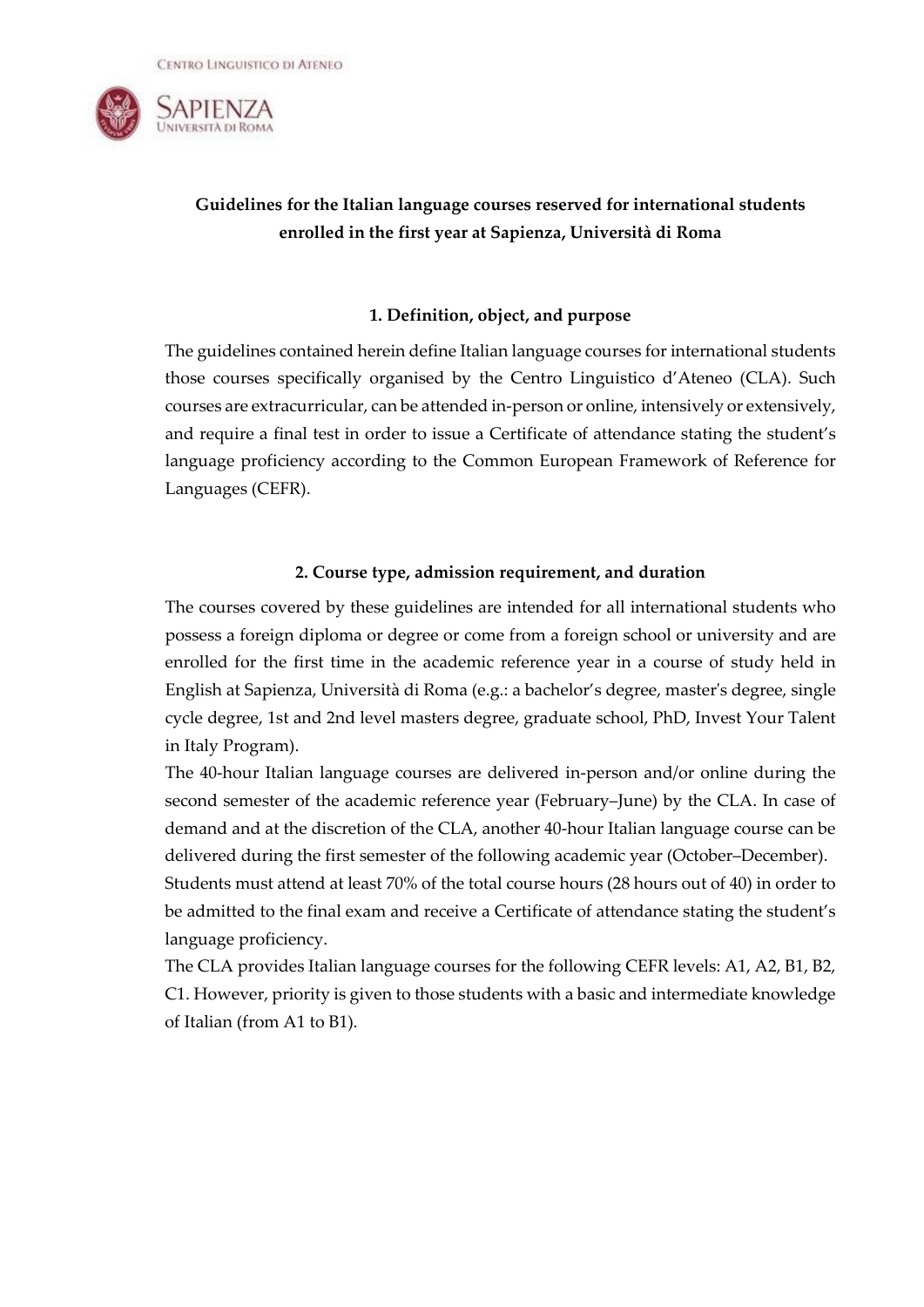

# **3. Admission to the courses**

Subscription to all types of courses covered by these guidelines is optional and not mandatory. Admission is reserved for students who are regularly enrolled in a course of study as specified above.

Every year the CLA receives a list of eligible students for the Italian language courses from the ICT Area of the Centro InfoSapienza. The students in the list are then invited to take an online placement test on the Moodle platform: [https://elearning.uniroma1.it.](https://elearning.uniroma1.it/)

This placement test is not an exam and only serves to verify a student's Italian language entry level in order to place each student in an appropriate course.

The dates and times of the placement test and courses are communicated to students well in advance of the placement and courses starting date. Communications will be delivered exclusively through the Moodle platform (https://elearning.uniroma1.it). Students who were regularly summoned to take the placement test but did not take it will not be admitted to the courses.

Students who achieve an A1 level in the placement test will be directly placed in an A1 course. On the other hand, students who achieve an A2 level or more must also take an oral test (either in-person at the CLA laboratories or online) in order to better determine their knowledge of Italian so as to be placed in an appropriate course. For the 2020–21 academic year only, it is enough to have taken the online placement test to be admitted to the course.

- Students not included in the lists received by the CLA will not be admitted to the courses for the academic reference year;
- International students who take part in Sapienza mobility programs (e.g. Erasmus+) will not be admitted;
- Students eligible for the Italian courses covered by these guidelines can only attend their assigned course. Whether students decide to attend or not, they will no longer be allowed to attend any further Italian language courses in the following semester or following academic years independently from the final result achieved in their chosen course.